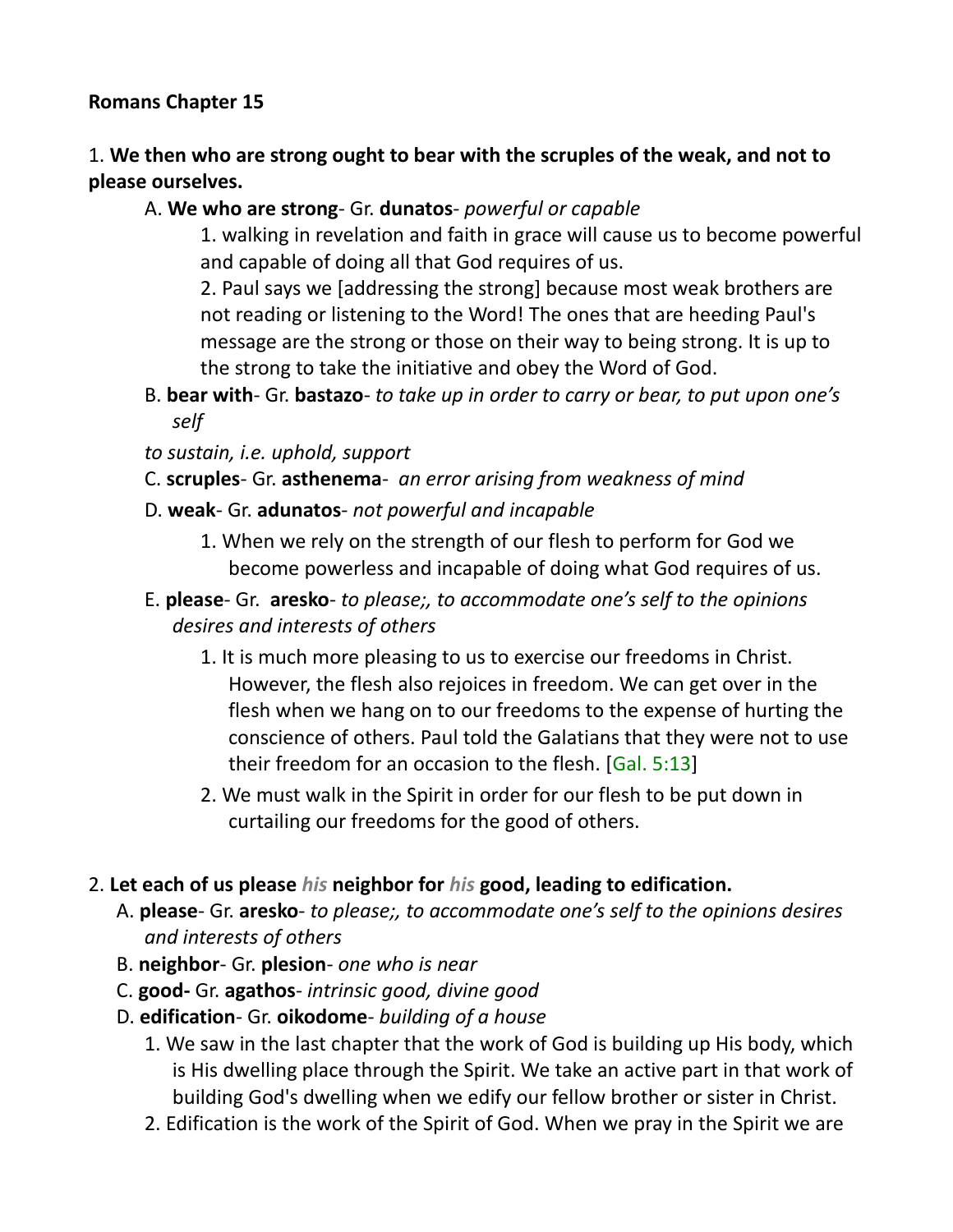edified. [1 Cor. 14:4] We are to be edified first and then we are to go and edify others by the power of the Spirit of God.

- 3. **For even Christ did not please Himself; but as it is written, "THE REPROACHES OF THOSE WHO REPROACHED YOU FELL ON ME."**
	- A. **reproaches** Gr. **oneidismos** *undeserved reproach, defamation of a name.*
	- B. **fell** Gr. **epipipto** *to fall upon*
		- 1. If anyone had the right to please Himself it would be the Son of God. However, He did not please Himself but became a man, and endured death, even the death of a cross for us. We know that His will was not to go to the cross and bear our sins and be separated from His Father in the Garden of Gethsemane. He said not my will but yours be done. He however despised the shame for the joy set before Him. [Heb. 12:2] That joy was being reunited to His Father but also uniting all those who believe upon Him to the Father as well.
		- 2. Each sin of mankind is a reproach upon God. It is a defamation of His great name. Christ out of love and obedience to the Father took all those reproaches on Himself as if He was the one who committed them instead of us.
- 4. **For whatever things were written before were written for our learning, that we through the patience and comfort of the Scriptures might have hope.**
	- A. **For whatever things were written before were written for our learning**
		- 1. **whatever things-** Gr. **hosos-** *as many as*
		- 2**. written before-** Gr. **prographo** *to write before hand*
		- 3. **learning-** Gr. **didaskalia-** *teaching, instruction; the root of this word is dao- to learn*. When we teach we learn!
			- a. The first vital thing the Word of God provides for us is teaching and instruction.
			- b. Paul has been discussing the importance of walking in love with our fellow believer. We will be empowered to do this by the intake of the Word of God vs. 4 and by prayer vs. 5-6
			- c. Paul says the same elsewhere- [1 Cor. 10:6, 11]
	- B. **that we though the patience and comfort of the Scriptures might have hope.**
		- 1. **patience-** Gr**. hupomone-** *to remain under*
			- a. The second vital thing the Word of God provides for us is patience. If you lack patience you have not filled your heart with the Word of God.
		- 2. **comfort-** Gr. **paraklesis** *to call alongside to instill courage and inspiration into*
			- a. The third vital thing the Word of God provides is comfort. If we are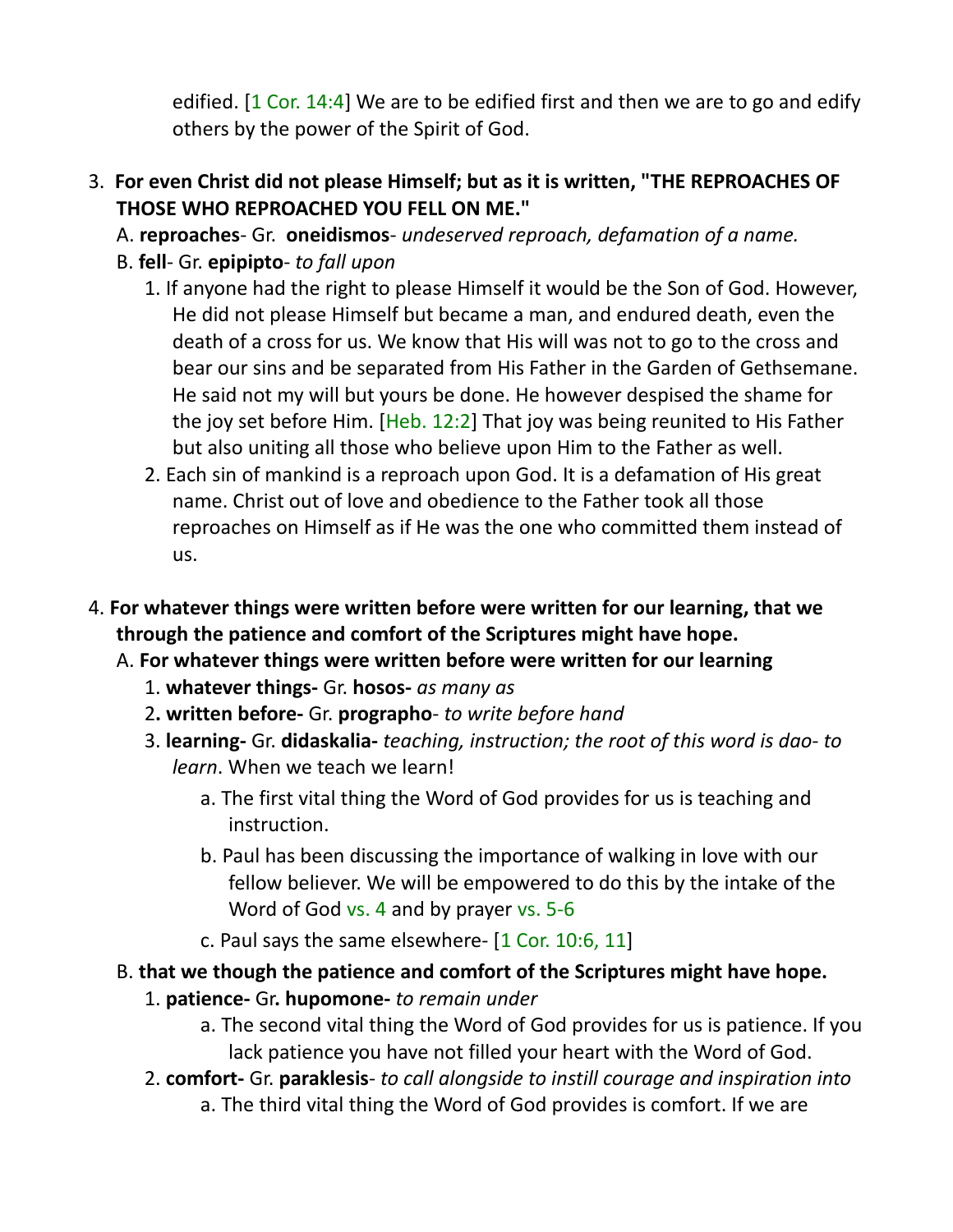discouraged and down we have not filled our heart with the Word of God.

### 3. **Scriptures-** Gr**. graphe-** *writings*

- a. The entirety of the Word of God. We can get instruction, patience, comfort, and hope from the entire Old Testament and the entire New Testament.
- b. The Scriptures are alive and active. [Heb. 4:12] The Word is able to impart spiritual forces of patience, comfort, and hope to us that will strengthen us to live the Christian life.

## 4. **hope- Gr. elpis-** *confident expectation of good*

- a. The fourth vital thing the Word of God provides for us is hope- a confident expectation of good. If you do not have a positive peaceful outlook on your future then you have not filled your heart with the Word of God. If you are filled with anxiety, fear, or foreboding then you need to fill your heart with the Word of God! The Word of God provides you a confident and peaceful expectation of good. God is a good God and has nothing but good planned for you. Satan has nothing but harm planned for us, but as we fill our hearts with God's Word and trust God we will triumph through any and all attacks of Satan.
- 5. **Now may the God of patience and comfort grant you to be like-minded toward one another, according to Christ Jesus,**

#### A. **God of patience and comfort- [**also see 2 Cor. 1:3**]**

1. God's desire is to impart His patience and comfort to us but one of the chief ways He does it is through the Scriptures as we saw in the last verse. If we don't avail ourselves of the Word, then we won't experience the level of patience and comfort that we could.

B. **grant you**- Gr. **didomi**- *give*

#### C. **like-minded**- Gr. **autos phroneo**- *same thinking*

- 1. The same thinking will be shaped by the Word of God and directed by the Holy Spirit.
- 2. This same mind was in Christ, which was servanthood, love, and grace thinking towards others.

#### D. **according to Christ**

- 1. **according** Gr. **kata** *grounded and dominated by*
	- a. Our thinking can be grounded and dominated by the person of Christ.

### 6. **that you may with one mind** *and* **one mouth glorify the God and Father of our Lord Jesus Christ.**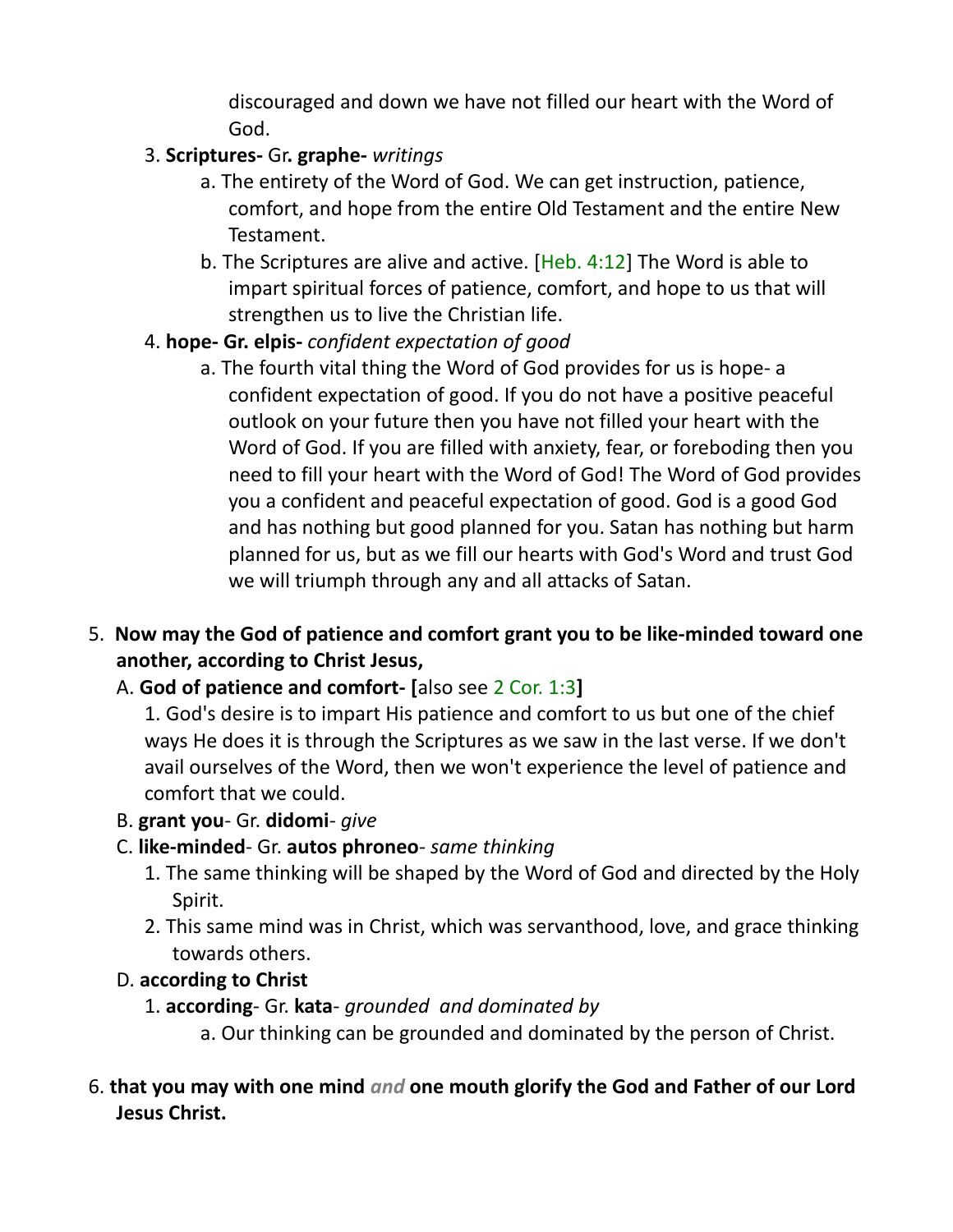### A. **that you may with one mind**

### 1. **mind**- Gr. **homothumadon**- *with one passion, with one accord*

a. We should have the same passion Christ has which is to glorify His Father.

### B. **one mouth-** Gr. **stoma**

- 1. The early church was in one accord and one mouth and the Spirit of God shook the place! [Acts 2, Acts 4]
- 2. Our mind and mouth are connected. From the abundance of the heart the mouth speaks. We must have a mind at peace with God, and towards others, which will lead to words of peace being released in the natural by our mouth.

## C. **glorify the God and Father of our Lord Jesus Christ.**

- 1. **glorify** Gr. **doxazo** *to praise, extol, magnify, celebrate, to honour, do honour to, hold in honour to make renowned, render illustrious, to cause the dignity and worth of some person or thing to become manifest and acknowledged*
	- a. This is one aspect of the mind we are to share with Christ. Christ continually glorifies His Father. [John 12:28] With one mind and one mouth we should do the same. Our mind should be to glorify the Father. One of the ways we do this is to walk in peace and unity with our brethren.
- 7. **Therefore receive one another, just as Christ also received us, to the glory of God.**  A. **Therefore receive one another**
	- 1. **receive** Gr. **proslambano** *to receive or take to oneself, to welcome*
	- B. **just as Christ also received us, to the glory of God**
		- 1. **glory** Gr. **doxa** *opinion, judgment, view, magnificence, excellence, preeminence, dignity, grace*
			- a. God's glory is connected strongly to his goodness, kindness, mercy, and patience. When Moses asked to see God's glory, God paraded past Him and proclaimed this concerning His glory: *Exo 34:6 And the LORD passed before him and proclaimed, "The LORD, the LORD God, merciful and gracious, longsuffering, and abounding in goodness and truth,*
			- b. Christ showed the glory of the Father and thus glorified Him by being merciful, gracious, longsuffering, and being good to us! How do we glorify Christ? It is by being merciful, gracious, longsuffering, and being good to those around us!
- 8. **Now I say that Jesus Christ has become a servant to the circumcision for the truth of God, to confirm the promises** *made* **to the fathers,**
	- A. **Now I say that Jesus Christ has become a servant to the circumcision for the truth of God,**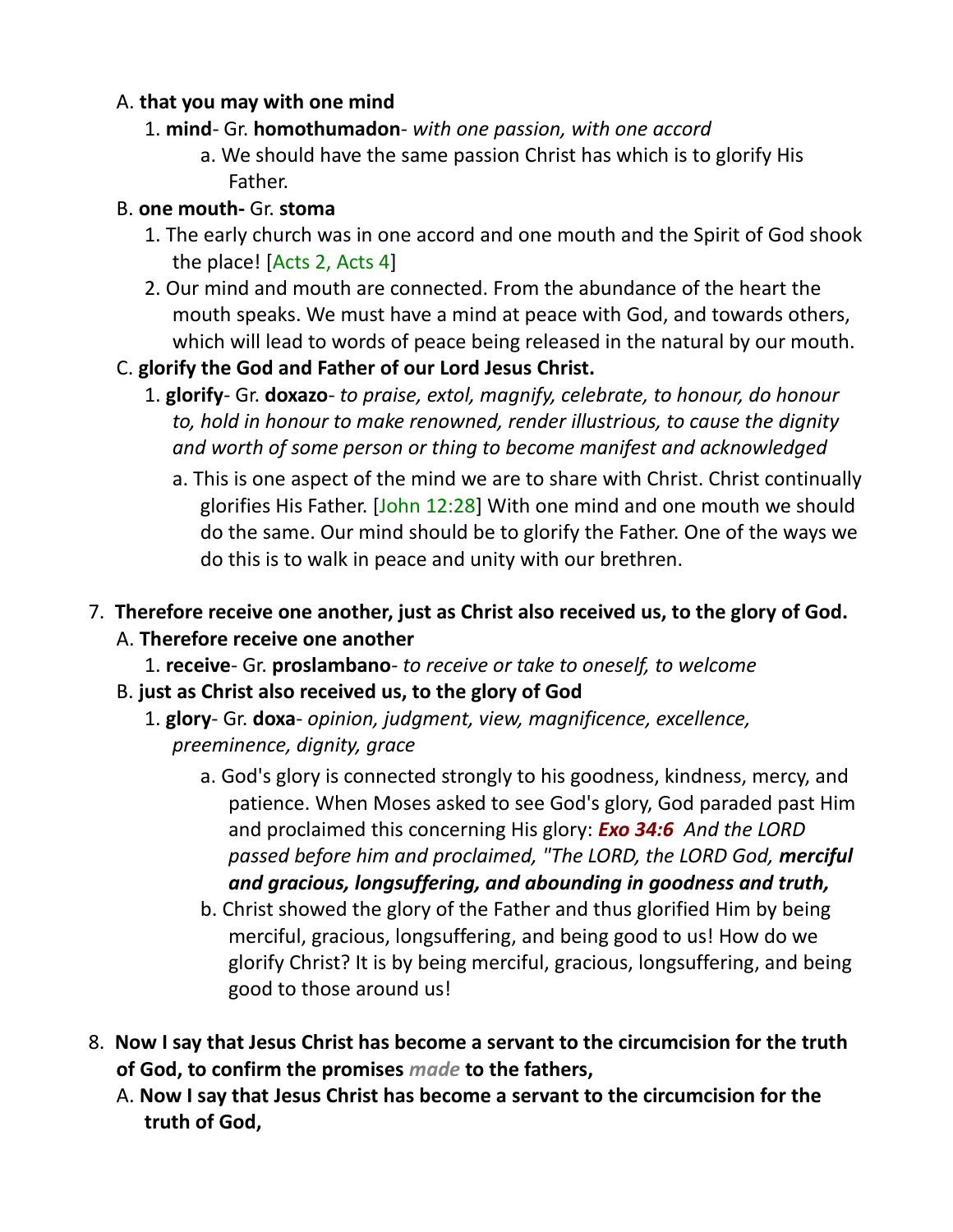#### 1. **minister**- Gr. **diakonos**- *servant, minister, deacon*

- a. Jesus in His earthly ministry was sent to the household of Israel. Once He was rejected by Israel, His ministry has been sent to the Gentiles, through the church.
- 2. **circumcision** Gr. **peritome** *a term for Israel*
- 3. **truth** Gr. **aletheia** *of a truth, in reality, in fact, certainly*
- B. **to confirm the promises made to the fathers,**
	- 1. **confirm** Gr. **bebaioo** *to make firm, establish, confirm, make sure*
	- 2. **promises** Gr. **epaggelia** *an announcement (for information, assent or pledge; especially a divine assurance of good)*
		- a. All the Messianic promises that largely involve the nation of Israel.
	- 3. **fathers** Gr. **pater**
		- a. Abraham, Isaac, and Jacob
		- b. The promises were given on the basis of Grace and not Law.
- 9. **and that the Gentiles might glorify God for** *His* **mercy, as it is written: "FOR THIS REASON I WILL CONFESS TO YOU AMONG THE GENTILES, AND SING TO YOUR NAME."**

#### A. **and that the Gentiles might glorify God for His mercy**

- 1. Again, God's glory is connect to His kindness, grace, and mercy. When we receive God's mercy we glorify God. When we are merciful to others we glorify God.
- B. **as it is written, For this reason I will confess to you among the Gentiles, and sing to your name**
	- 1. **confess** Gr. **exhomologeo** *to confess out, to call out in agreement, to give thanks*
		- a. This word can mean to confess wrongs or it can mean to call out in agreement God's greatness. It was used of thanking, praising, and extoling God. That is the meaning in this verse.
		- b. This is a quote from [Ps. 18:50]. It is speaking of David but also speaks of the Son of David Jesus Christ. Jesus praises God among the Gentiles, and sings to His name.
	- 2. **sing** Gr. **psallo** *to touch or strike the chord, to twang the strings of a musical instrument so that they gently vibrate*
		- a. Here is a mention of musical instruments in the New Testament. I think some of our denominational brethren might get a bit nervous at this point!
	- 3. **name-** Gr. **onoma** *the name is used for everything which the name covers, everything the thought or feeling of which is aroused in the mind by*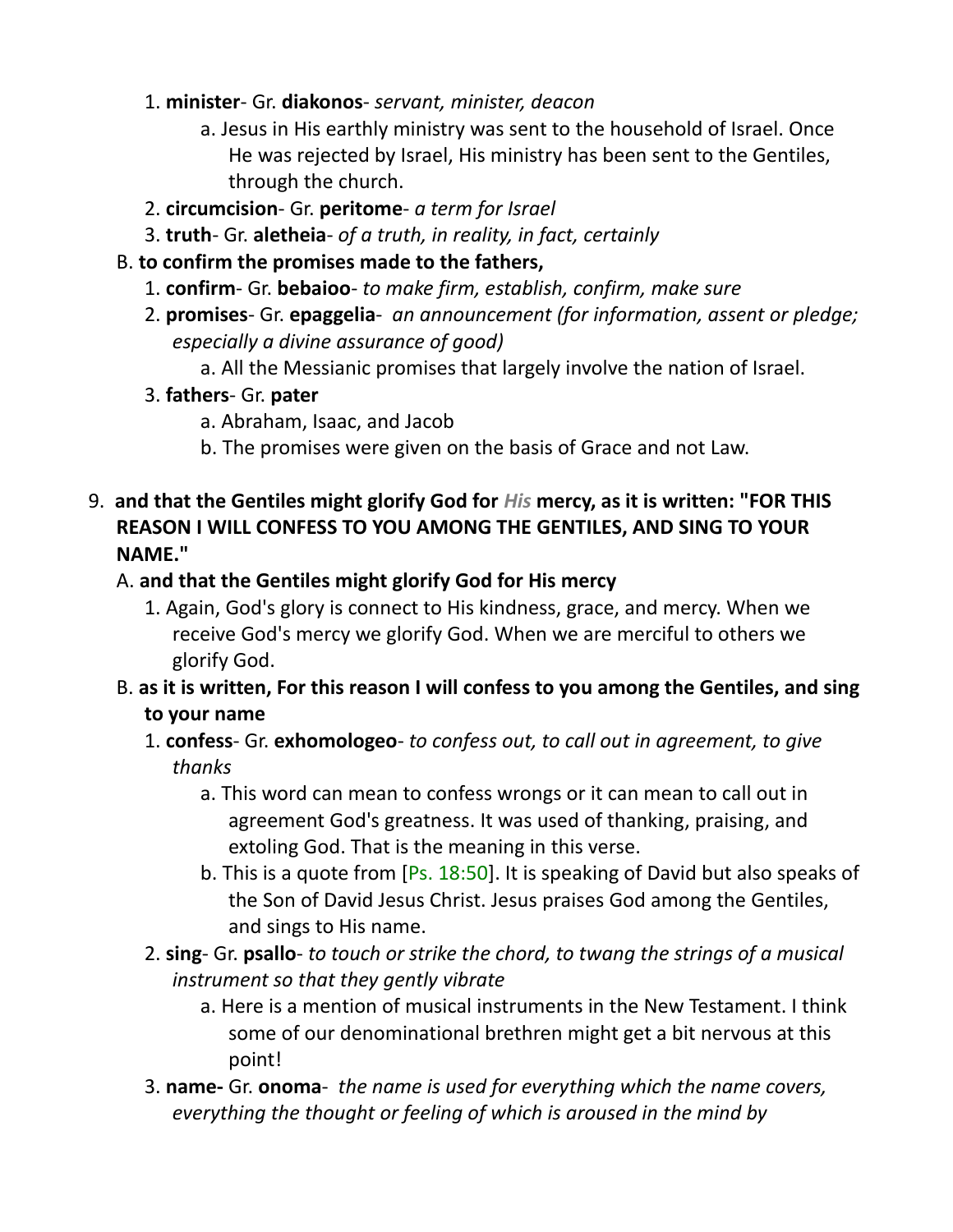*mentioning, hearing, remembering, the name, i.e. for one's rank, authority, interests, pleasure, command, excellencies, deeds etc.*

- a. These definitions for "name" reveal what it means to pray in and use the name of Jesus!
- b. We saw in [Romans 3:19] that God pulled the Jewish nation out of the well of humanity and put them to the laboratory test of the Law. They utterly failed. This meant that all of humanity was rejected and shown to be guilty and corrupt before God. The whole well of humanity was condemned in the process. The Jews were pulled out to show that all humanity is corrupt. However, the Jews rejected salvation and it was offered to the Gentiles. The Gentiles accepted it and were saved which proved that the Jews could also be saved because they were shown to be no different than the Gentiles. The Gentiles who accepted salvation by faith showed the Jews that they can also be saved if they meet God's terms which is faith in Christ's finished work.
- 4. God's glory is seen in offering salvation and mercy to both Jew and Gentile if they will only believe upon Christ.

#### 10. **And again he says: "REJOICE, O GENTILES, WITH HIS PEOPLE!"**

- A. **rejoice** Gr. **euphraino** *to be glad, to be merry, to rejoice*
- B. **Gentiles** Gr. **ethnos-** *ethnic peoples*
- C. **with His people** Gr. **laos-** *the covenant term for God's people*
	- 1. Through Christ's sacrifice for the whole world, we believing Gentiles have been made a part of God's covenant people. We can rejoice together with all believing Jews for His mercy!
	- 2. Abraham was made righteous before he received circumcision. He was saved by faith being a Gentile. He is a pattern and father to all those Gentiles that receive righteousness by faith. [Rom. 4:11] Both Jew and Gentile were both proven sinners and both are made righteous by faith in Christ and through grace. We become God's covenant people called Israel by faith in the Messiah- Jesus Christ.
	- 3. We need to accept each other no matter what race, or nationality, as long as we are believers in Christ Jesus. Grace levels the ground for all peoples. We are all equal at the foot of the cross.

## 11. **And again: "PRAISE THE LORD, ALL YOU GENTILES! LAUD HIM, ALL YOU PEOPLES!"**

A. **Praise**- Gr. **aineo**- from **ainos**- *a story*;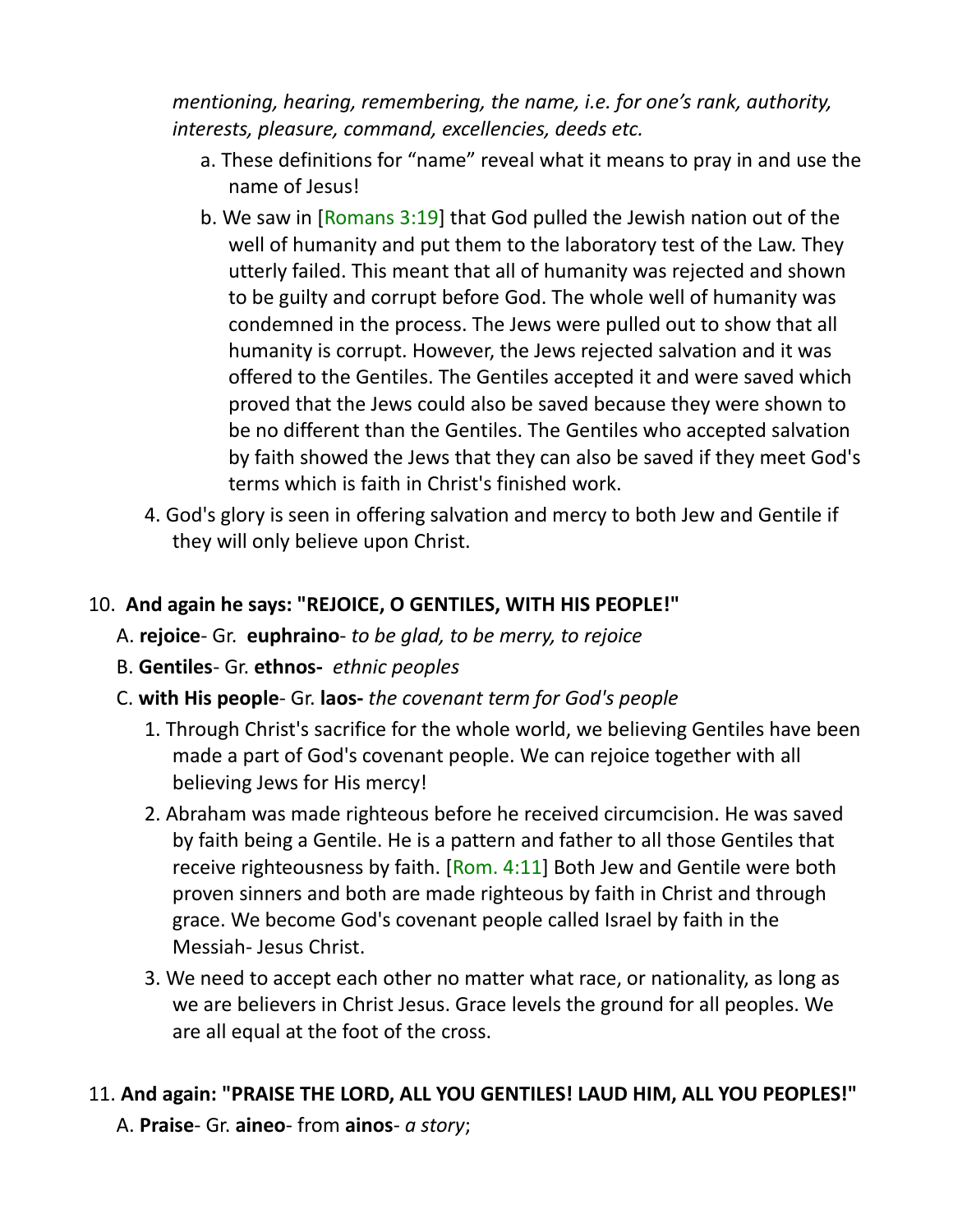- 1. We are to recount the story of God's faithfulness in praise to God. This was a common practice in the Psalms.
- B. **Lord** Gr. **kurios** *The Lord Jesus*
- C. **Laud** Gr. epaineo- *to approve, to praise intensely*
- D. **people** Gr. **laos-** *covenant people- used of Israel*
	- 1. This either means that believing Gentiles are to praise the Lord along with believing Jews or that the Gentiles have now become God's covenant people and are referred to also with the term **laos**.
	- 2. This verse is a quote from [Psalms 117:1]

### 12. **And again, Isaiah says: "THERE SHALL BE A ROOT OF JESSE; AND HE WHO SHALL RISE TO REIGN OVER THE GENTILES, IN HIM THE GENTILES SHALL HOPE."**

#### A. **And again, Isaiah says**

- 1. This is a quote from  $[Is. 11:1]$
- 2. Paul is showing by numerous Old Testament quotes that it was prophesied that the Gentiles would be included in God's salvation and mercy.

#### B. **There shall be a root of Jesse**

- 1. **root** Gr. *rhiza-* This is a Messianic prophecy of Jesus. Jesus was the root of Jesse. This means that Christ preceded Jesse and actually was the cause for his existence!
	- a. Jesus is called the root AND offspring of Jesse  $[Rev. 5:5]$  This means that Christ predated Jesse but also came from Jesse humanly speaking. As God, Christ is the root of Jesse, as to His humanity he was the offspring of Jesse.

#### 2. **Jesse**- *means healthy*

- a. Jesse was the son of Obed and was the Father of King David.
- b. Christ is the root of our health!

#### C. **and He will rise to reign over the Gentiles**

- 1. **rise** Gr. **anistemi** *to stand again*
	- a. Here we see hidden in this Old Testament quote a reference to Christ's resurrection! When He [Christ] rises again He will reign over the Gentiles. This is was fulfilled by Christ being head over the Gentile church!

#### D. **In Him the Gentiles shall hope**

- 1. **hope** Gr. **elpizo-** *have a confident expectation of good*
	- a. in Christ we have a confident expectation of good!

#### 13. **Now may the God of hope fill you with all joy and peace in believing, that you**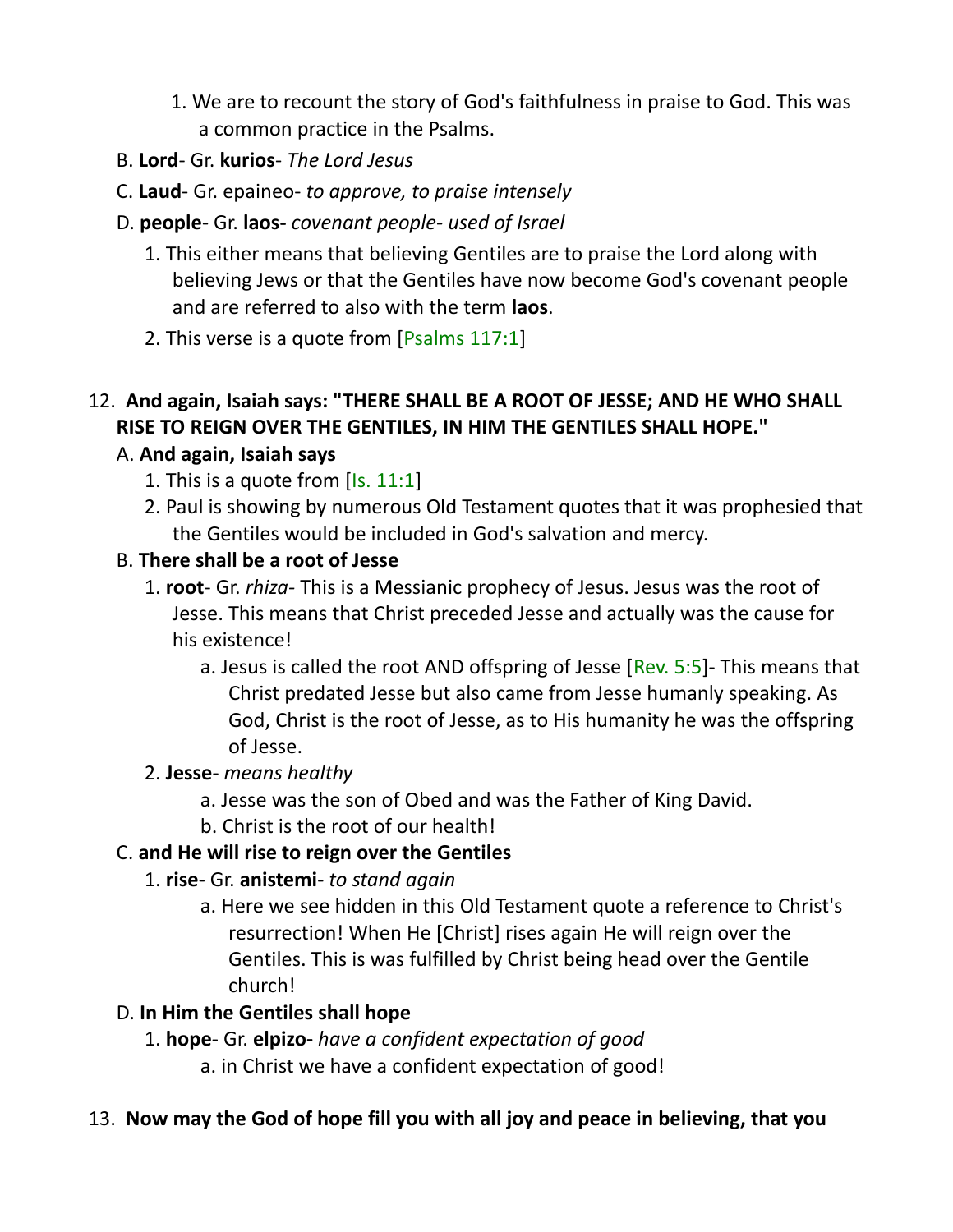### **may abound in hope by the power of the Holy Spirit.**

- A. **may** connect with the word fill. This word is in the optative voice in the Greek, which denotes a wish, not a certainty. There are qualifications on our part to be filled with joy and peace and that qualification is believing.
- B. **God of hope** God is a God of *confident expectation of good*. God will never discourage you. If you are being discouraged it is coming from the enemy of your soul, the devil, and not from the lover of your soul- the God of hope.
- C. **fill you** Gr. **pleroo** *to fill to the full*
	- 1. This means that it is possible to be low on joy and peace. This is because we are low on believing.
- D. **joy** Gr. **chara** *related to the word charis- grace.* Those who know and operate in grace have high joy. Those in legalism or the flesh have a low level of joy. Check you joy gauge and you can tell if you are a grace believing Christian or a legal unbelieving Christian.
- E. **peace** Gr. **eirene** *to join, have harmony, prosperity, wholeness.*
	- 1. Another gauge to check to see if you are in faith besides your joy gauge is your peace gauge If you are low on joy and peace, then you are low on faith. If you are low on faith, it is a sure sign you Word level is low. Faith comes and is stimulated by the intake of the Word of God. Joy and peace always rise when faith rises!
- F. **abound** Gr. **perisseuo** *to exist or be at hand in abundance to be abundantly furnished with, to have in abundance, abound in (a thing), to be in affluence.*

# G. **in hope**- Gr. **elpis-** *confident expectation of good*

1. The God of hope wants to impart hope to us. However, it does not just drop out of heaven on us like ripe cherries off of a tree. We must start believing the Word of God. To start believing the Word we need to hear the Word. That is the biggest deficiency I believe in the body of Christ. It is the lack of interest and time spent in the Word of God that is the root of most of our problems. The devil has got us so busy we don't seem to have time to spend time for ourselves in our Bible in the presence of God. We might take in a spiritual T.V. dinner from time to time- this means to watch a preacher on T.V., but few spend time in the Word for themselves. This means the faith of most Christians is at a very low ebb. It is no wonder so many Christians are defeated in life.

## H. **By the power of the Holy Spirit**

## 1. **power**- Gr. **dunamis**- *strength power, ability, moral power*

a. The power of the Holy Spirit in our life is unchangeably connected to the Word of God. The Spirit is the author of the Word of God. The Word is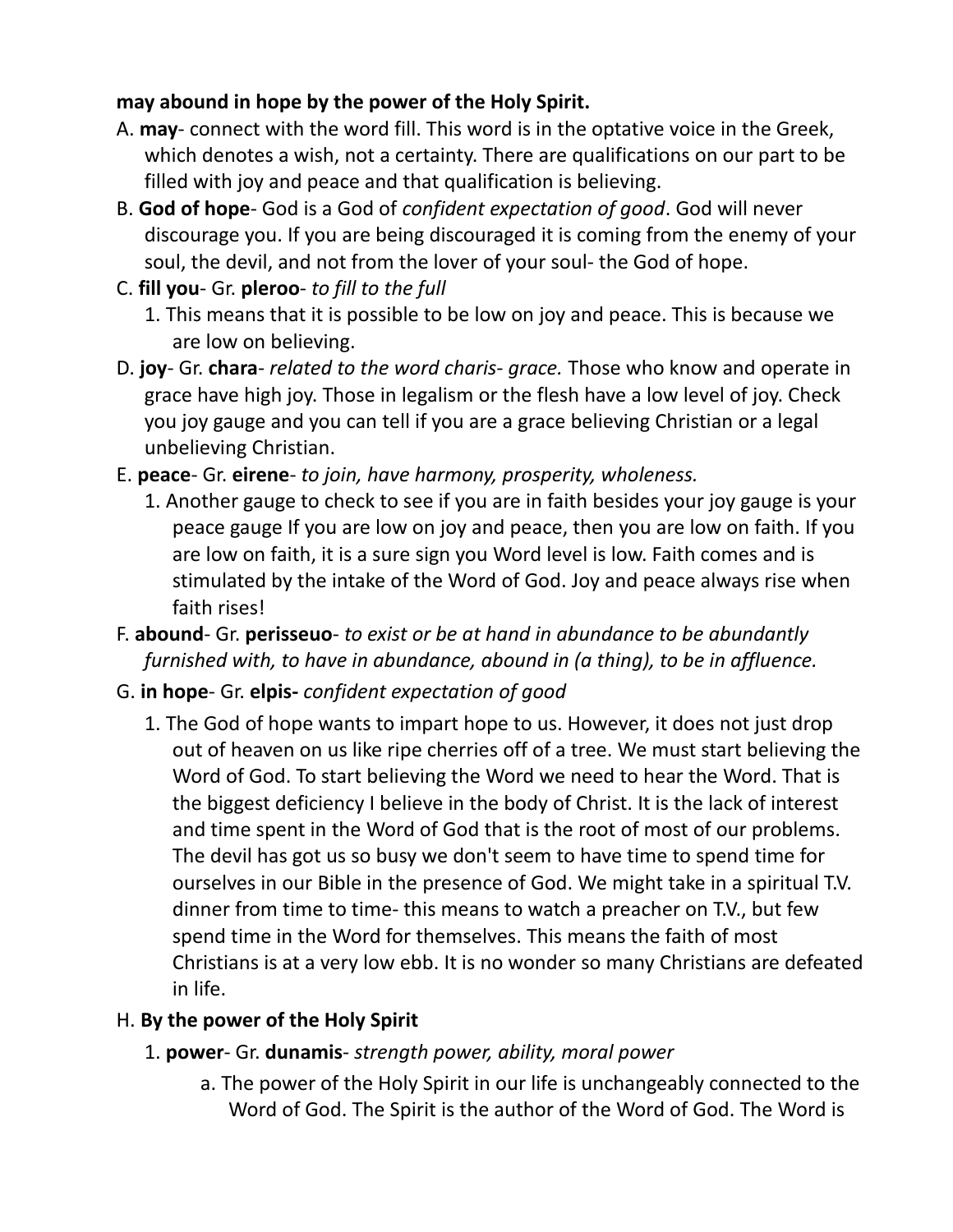filled with the Spirit. When we put the Word of God in our heart and believe, speak, and act on it, the power in the Word is released to fulfill itself!

i. (ASV) *For no word from God shall be void of power.*

# 14. **Now I myself am confident concerning you, my brethren, that you also are full of goodness, filled with all knowledge, able also to admonish one another.**

## A. **Now I myself am confident concerning you, my brethren**

1. **I myself**- others might not be confident. The ones he was talking to might not have been confident, but Paul by the Holy Spirit was confident about them. 2. **confident**- Gr. **peitho**- *persuaded- perf. tense- Paul had come to a settled persuasion concerning them by the revelation of Holy Spirit through the Word of God.*

a. God is fully persuaded of us that we are full of goodness, filled with all knowledge, and able to admonish others. Paul became persuaded of this by the Word of God and the Holy Spirit. We need to become also persuaded of this!

## B. **that you are also full of goodness**

- 1. **full** Gr. *full, in reference to persons, whose minds are as it were filled with thoughts and emotions, either good or bad*
- 2. **goodness** Gr. **agathosune-** *the state of intrinsic goodness.* 
	- a. We come to the state of intrinsic goodness by the new birth. We are filled with goodness in our spirit. We need to acknowledge every good thing in us in Christ Jesus before our faith will become effective! [Philemon vs. 6] We were created in Christ in true righteousness and holiness. [Eph. 4:24]

## C. **filled with all knowledge**

1. **filled**- Gr. **pleroo**- *to fill to the full*

## 2. **all knowledge**- Gr. **pas gnosis**

a. This comes by the intake of the Word of God into our soul and mind.

## D. **able also to admonish one another**

- 1. **able** Gr. **dunatos** *of power*
- 2. **admonish** Gr. **noutheteo** *to place the mind, mind placing*

a. It takes both goodness from the nature of Christ inside of us and the knowledge of the Word of God in our soul, to correctly and accurately admonish others.

b. When we admonish others it does not mean we rebuke them sharply. This word means *to place the mind*. Often our minds get off the Lord and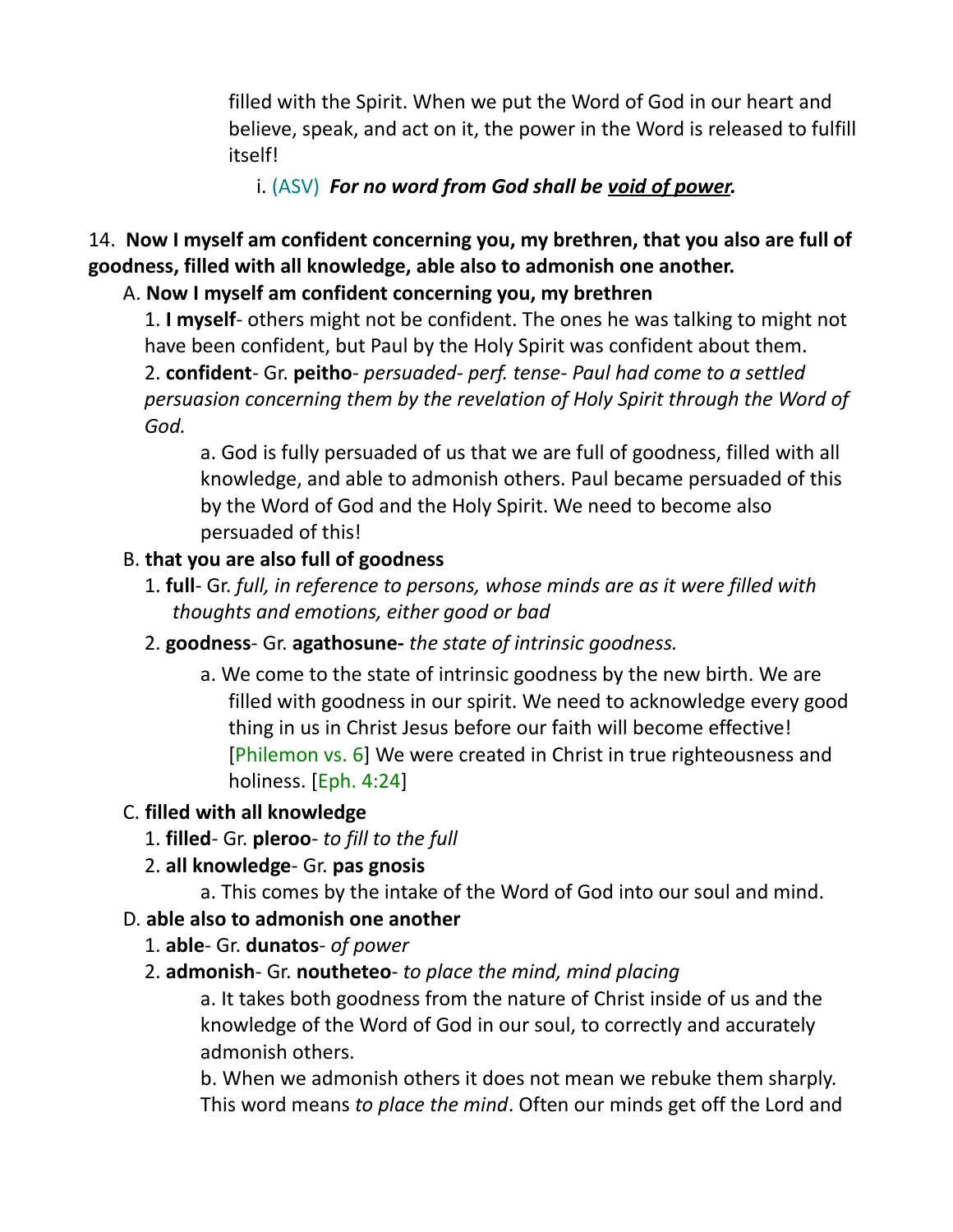off the Word. It is our responsibility to help our brothers and sisters around us to place their mind back on the Lord. We need to remind them about what the Word says about them and their circumstances.

c. When we operate from our reborn spirit and the knowledge of God we can admonish others for their good.

- 15. **Nevertheless, brethren, I have written more boldly to you on** *some* **points, as reminding you, because of the grace given to me by God,** 
	- A. **Nevertheless, brethren, I have written more boldly to you on some points**
		- 1. **brethren** Paul writes to brethren. He appeals to them as family.
		- 2. **boldly** Gr. **tolmeroteron** *more boldly, freely, daringly, more confidently*
			- a. Because Paul was assured of their spiritual maturity he did not pull any punches but spoke plainly and bluntly in some parts of this letter.
			- b. Paul did not start this church, but evidently this church reached out to Paul for his ministry and advice over the years. Because he was the apostle to the Gentiles world he felt he had authority to minister and speak openly, frankly, and boldly to them.
	- B. **as reminding you, because of the grace given to me by God**
		- 1. **reminding you** Gr. **epanamimnesko** *to recall to mind again*
		- 2. **grace** Gr. **charis** *the grace gift of being an apostle to the Gentiles*
- 16. **that I might be a minister of Jesus Christ to the Gentiles, ministering the gospel of God, that the offering of the Gentiles might be acceptable, sanctified by the Holy Spirit.** 
	- A. **that I might be a minister of Jesus Christ to the Gentiles**

## 1. **minister- Gr. leitourgos-** *a public minister of the temple*

a. Paul was a servant of the people in God's NT temple- the church. The next phrase will reveal that he was a temple worker of Jesus Christ. A minister serves people, but ultimately he or she serves Jesus Christ, the one who indwells and owns the temple.

## B. **ministering the gospel of God**

- 1. Gr. **heirourgeo-** to *be a temple worker*
	- a. This Greek word referred to someone who worked and served in the OT temple. Paul was called to work and serve in and for the NT temple- the church. Every minister is a NT temple worker! Let's make sure we are building up the temple and not tearing it down, or setting up idols in it! Paul was a temple worker of Jesus Christ to the Gentile church.
- 2. **gospel** Gr. **euangglion-** *good news*
	- a. We are going to build up the temple, the church, with the gospel- *the*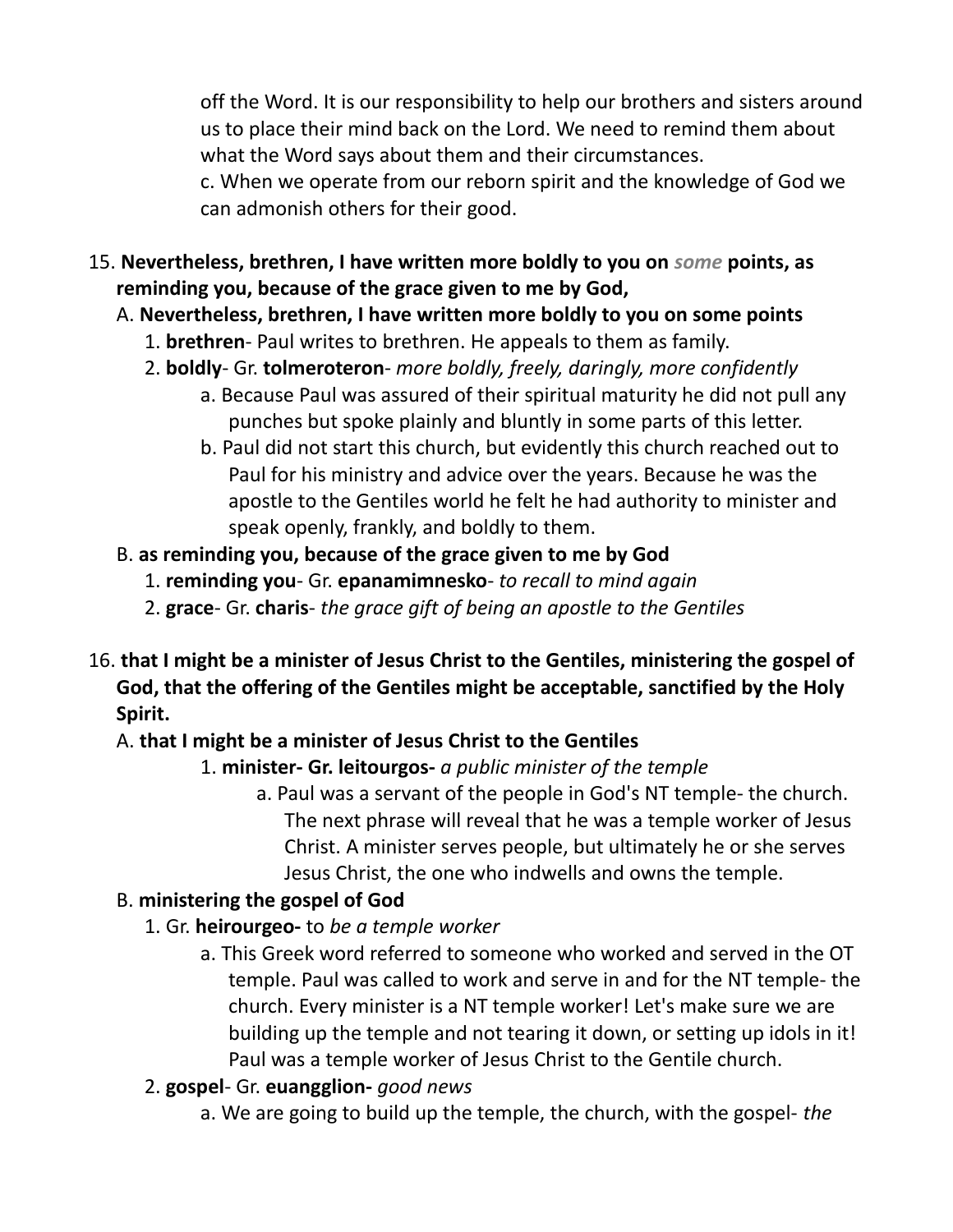*good news.* Many are ministering the Law, condemnation, and manipulation and thus are tearing the temple down. We build up the church with the good news of God's grace through the finished work of Jesus Christ.

# C. **that the offering of the Gentiles might be acceptable**

- 1. **offering** Gr. **prosphora** *a bringing to [the altar], the act of offering*
	- a. The imagery of the OT temple and priesthood continue here. Instead of killing and offering a dead animal to God, Paul was called to edify, promote life, and bring to God the living sacrifice of the church to God. [Rom. 12:1]

## D. **sanctified by the Holy Spirit**

- 1. **sanctified** Gr. **hagiazo** *setting apart as sacred*
	- a. The main job of Paul was to minister the Word of God and then the Spirit did the work of sanctification in the people. That is our job. We are to minister NT doctrine and let the Holy Spirit sanctify the people. We can't sanctify anyone. We are to give the NT revelation and let the Spirit sanctify the people.

## 17. **Therefore I have reason to glory in Christ Jesus in the things** *which pertain* **to God.**

- A. **glory** Gr. **kauchesis** *boasting*
	- 1. Our only boasting we should have as a Christian is in Christ Jesus for the things that pertain to God.
	- 2. We are to make our boast in God! [Ps. 44:8]
- 18. **For I will not dare to speak of any of those things which Christ has not accomplished through me, in word and deed, to make the Gentiles obedient—**
	- A. **For I will not dare to speak of any of those things which Christ has not accomplished through me**

1. **dare**- Gr. **tolmao**- *(the idea of extreme conduct) to be bold*

2. **accomplished**- Gr. **katergazomai**- *to work out fully, carry out, execute, to bring something from the inside to the outside.*

3. **through me**- Everything of eternal value comes through us not from us. We are instruments and channels that God works through.

#### B. **in word and deed**

1. **word**- Gr. **logos**- The basis for God's working through us is the ministry of His word- logos. We are to speak God's logos. When we release God's logos then God will confirm the Word with Spirit empowered and directed works of energy.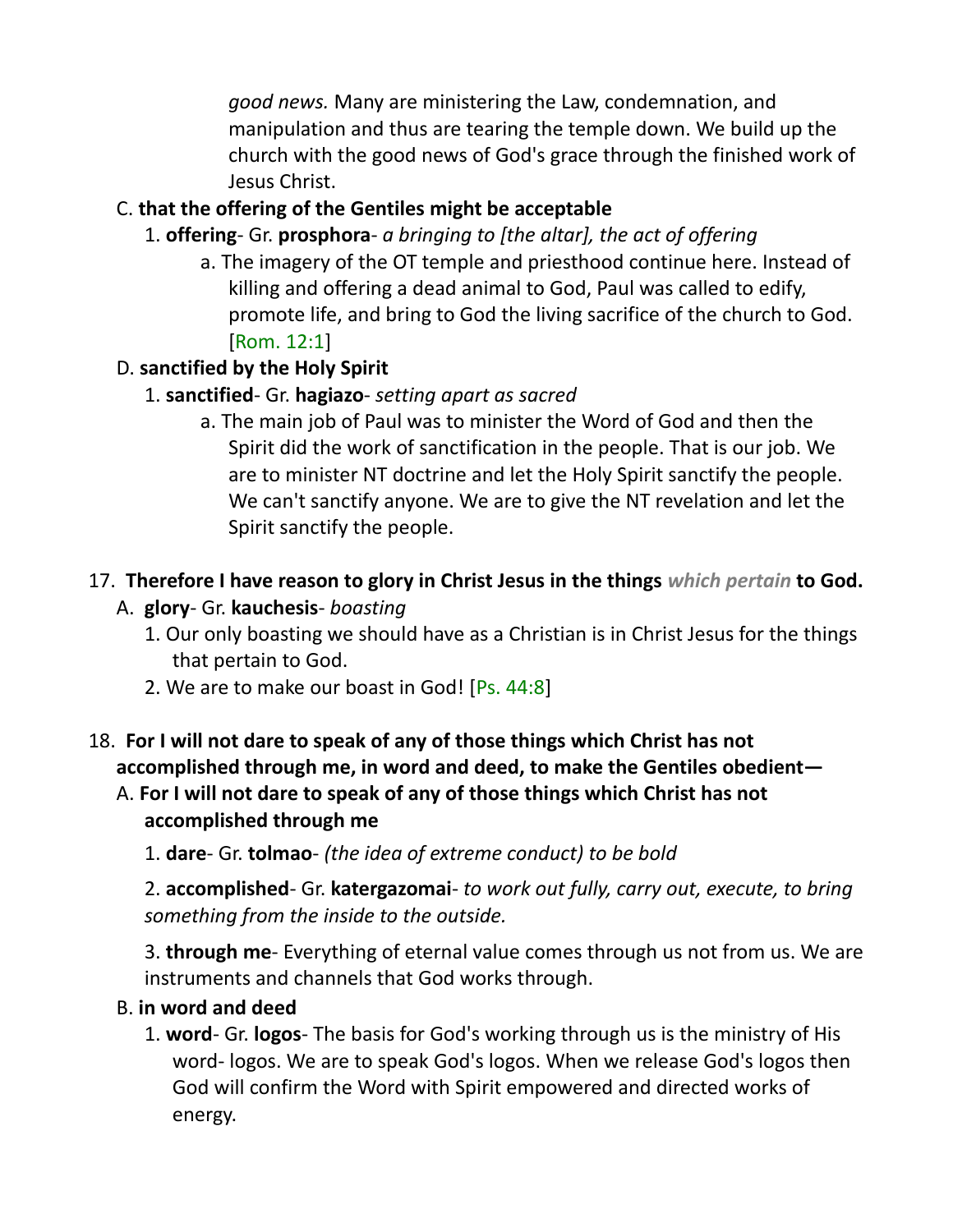- 2. **deed** Gr. **ergon** *works of energy*
- C. **to make the Gentiles obedient**
	- 1. **obedient-** Gr. **hupakoe** *to hear under*
		- a. In the NT obedience is equated to believing. This word obedient means *to hear under.* Faith comes by hearing and hearing by the Word of God. [Rom. 10:17]
		- b. Paul starts out this letter and ends it with the term "obedience of faith" [Rom. 1:5, Rom. 16:26]
- 19. **in mighty signs and wonders, by the power of the Spirit of God, so that from Jerusalem and round about to Illyricum I have fully preached the gospel of Christ.** 
	- A. **in mighty signs and wonders**
		- 1. **mighty** Gr. **dunamis** *strength power, ability inherent power, power residing in a thing by virtue of its nature, or which a person or thing exerts and puts forth*
		- 2. **signs** Gr. **semeion** *a sign, mark, token, that by which a person or a thing is distinguished from others and is known; an unusual occurrence, transcending the common course of nature; of signs portending remarkable events soon to happen; of miracles and wonders by which God authenticates the men sent by him, or by which men prove that the cause they are pleading is God's*
		- 3. **wonders** Gr. **teras** *used when the emphasis is upon the extraordinary character of the miracle which draws attention to the miracle and impresses it upon the memory of the beholder*
	- B. **by the power of the Spirit of God**
		- 1. **by** Gr. **en**- *in*
		- 2. **power** Gr. dunamis- *strength power, ability inherent power, power residing in a thing by virtue of its nature, or which a person or thing exerts and puts forth*
	- C. **so that from Jerusalem and round about to Illyricum**
		- 1. **Jerusalem** *foundation of peace*
			- a. The city of peace has had everything but peace since it was founded, however, when Christ comes back it will have eternal peace.
			- b. Jerusalem means foundation of peace. The foundation for peace between men and God was accomplished in Jerusalem on Mt. Calvary.
		- 2. **round about** Gr. **kuklos-** a *ring*, *"cycle" that is*, *in a circle*, *that is, (adverbially) all around*
		- 3. **Illyricum** *joy, rejoicing- This region was just north of Macedonia.*
			- a. from the foundation of peace and Mt. Calvary comes the end result of the gospel which is joy to the whole world!
	- D. **I have fully preached the gospel of Christ**
		- 1. **fully preached-** Gr. **pleroo-** *to make full, to fill up to cause to abound, to furnish*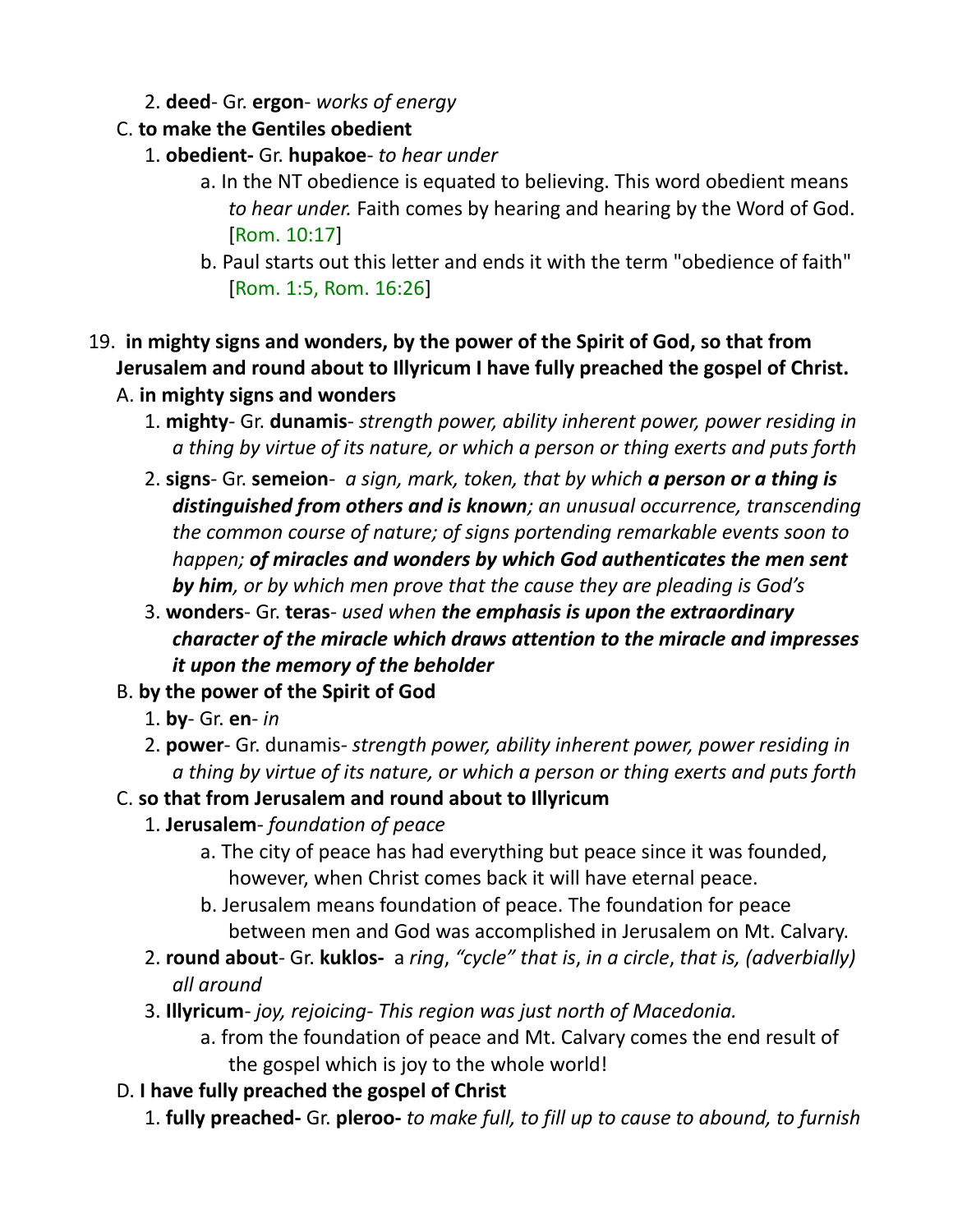*or supply liberally,to render full, i.e. to complete to fill to the top: so that nothing shall be wanting to full measure, fill to the brim,to consummate,to make complete in every particular, to render perfect, to carry through to the end, to accomplish, carry out, (some undertaking)*

 *to carry into effect, bring to realization, realize of matters of duty: to perform, execute to fulfill, i.e. to cause God's will (as made known in the law) to be obeyed as it should be, and God's promises (given through the prophets) to receive fulfillment*

- 2. **gospel- Gr. euagglion-** *the good news or message*
- 3. **Christ-** Gr. **Christos** *the Anointed One [Messiah]*
- 20. **And so I have made it my aim to preach the gospel, not where Christ was named, lest I should build on another man's foundation,**  A. **And so I have made it my aim to preach the gospel**
	- 1. **aim- Gr. philotimeomai** *to be fond of honour; to be actuated by love of honour; from a love of honour to strive to bring something to pass to strive earnestly, make it one's aim*
		- a. This word means to be eager and to strive but to do it with and for honor. Paul was eager to preach the gospel, but not at the expense of defaming God's and his honor. He would not dishonor other ministers. Paul was not a sheep stealer. He made sure his work was not capitalizing on another man's work.
	- 2. **preach the gospel-** Gr. **euaggelizo-** *to preach the good news or message*
	- B. **not where Christ was named**
		- 1. **named** Gr. **onomazo** to *name*, *that is, assign an appellation; by extension to utter*, *mention*, *profess*

# C. **lest I should build on another man's foundation**

- 1. **build-** Gr. **oikodomeo-** *to build a house*
	- a. Each minister is to build God's house the church. We are not to capitalize on or take credit for another person's work however. We are to be ministers of honor.
- 2. **another man's-** Gr**. allotrios-** *belonging to another*
- 3. **foundation-** Gr. **themelios-** *laid down as a foundation, the foundation (of a building, wall, city) metaphorically the foundations, beginnings, first principals of institution or system of truth*
	- a. There is no other foundation that can be laid than the foundation of Christ, however, we can lay that foundation in a dishonorable way when we compete against and steal from other ministers.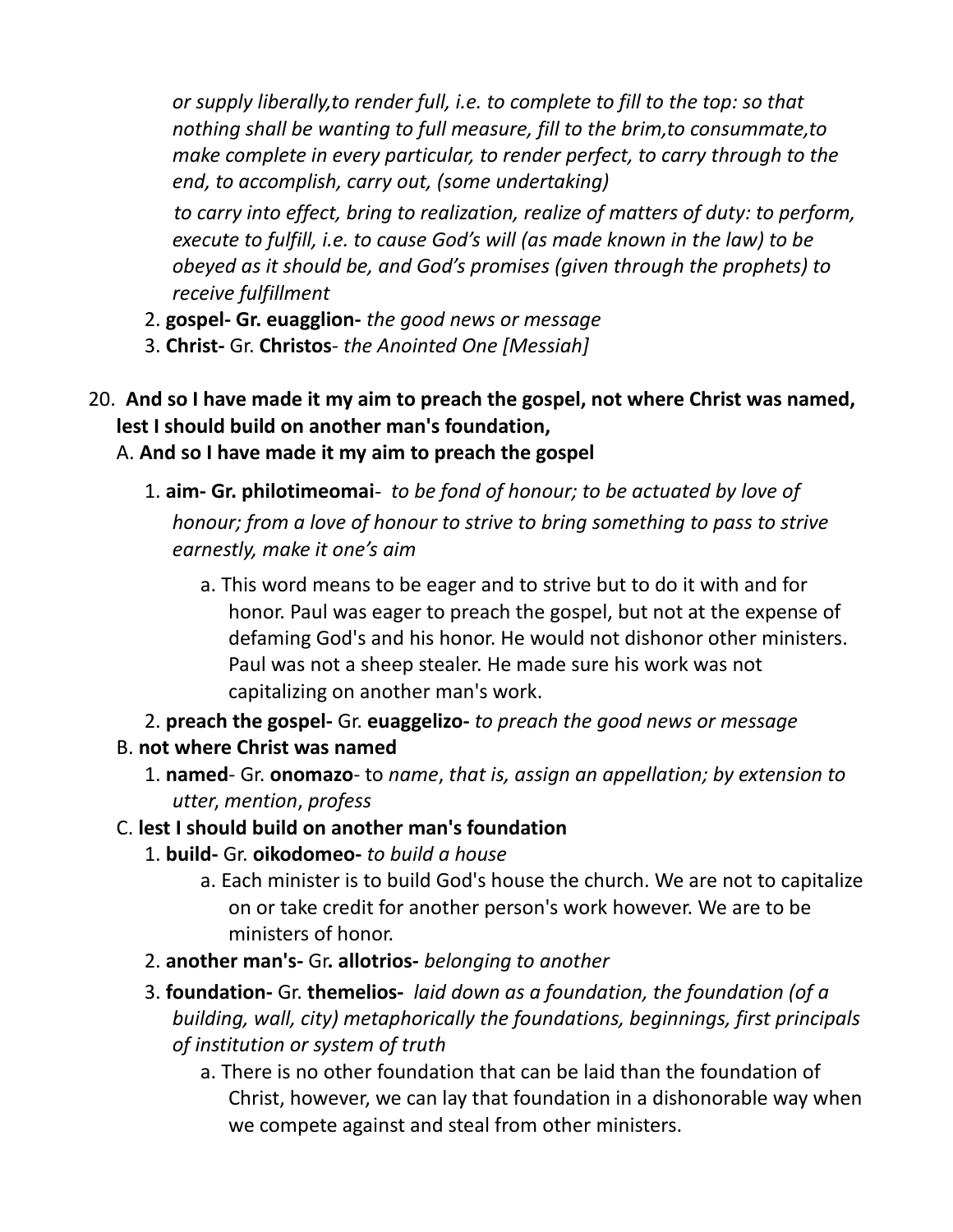b. Paul's apostolic call was to go to where Christ had not been preached. If he did this he would have not fulfilled his apostolic calling. There are ministers that are called to go where Christ had been preached, people were saved, and to disciple those people.  $[1 \text{ Cor. } 3:10]$  Apollos is an example. Apollos was not an apostle. He was a teacher, that watered what had been planted.  $[1 \text{ Cor. } 3:6]$  That is fine if there is cooperation involved. What would not have been good is if another "apostle" came in did his ministry where Paul did his. An apostle is to go and start new works, not build on another persons work.

### 21. **but as it is written: "TO WHOM HE WAS NOT ANNOUNCED, THEY SHALL SEE; AND THOSE WHO HAVE NOT HEARD SHALL UNDERSTAND."**

- A. **But as it is written-** [Is. 52:15]
- B. **To whom he was not announced, they shall see**
	- 1. **announced** Gr. **anaggello** *to announce, make known; to report, bring back tidings, rehearse*
	- 2. **see** Gr. **optanomai**- *to look at, behold; to gaze (that is, with wide open eyes, as at something remarkable)*
		- a. This is by the ministry of the Holy Spirit. The eyes of the Gentiles saw with wide open eyes something remarkable! They saw miracles, signs, and wonders Paul did.
- C. **and those who have not heard shall understand**
	- 1. **heard-** Gr**. akouo-** *we get our English word acoustic from this*
	- 2. **understand-** Gr**. sumiemi-** *to place together, put together, understand*
		- a. This understanding comes by the ministry of the Holy Spirit. In the New Covenant you don't need to teach people to know the Lord, for all will know the Lord from the smallest to the greatest. [Heb. 8:11] This is by the Holy Spirit.

#### 22. **For this reason I also have been much hindered from coming to you.**

- A. **reason** Gr. **dio-** *on account of*
- B. **much hindered** Gr. **polus egkopto** *to cut in front of or to cut off greatly*
	- 1. Paul desired for years to come and visit those in Rome, but every time he would start to head that way, he would encounter people that had not heard the gospel and he would preach and then stay and disciple them. Now that he had fully preached the gospel in the entire region from Jerusalem to Illyricum, he was now ready to come to them. He wanted to make a quick visit to Jerusalem first to deliver an offering though. This would end up being quite a long side trip! Paul would end up in prison in Jerusalem and appeal to Caesar.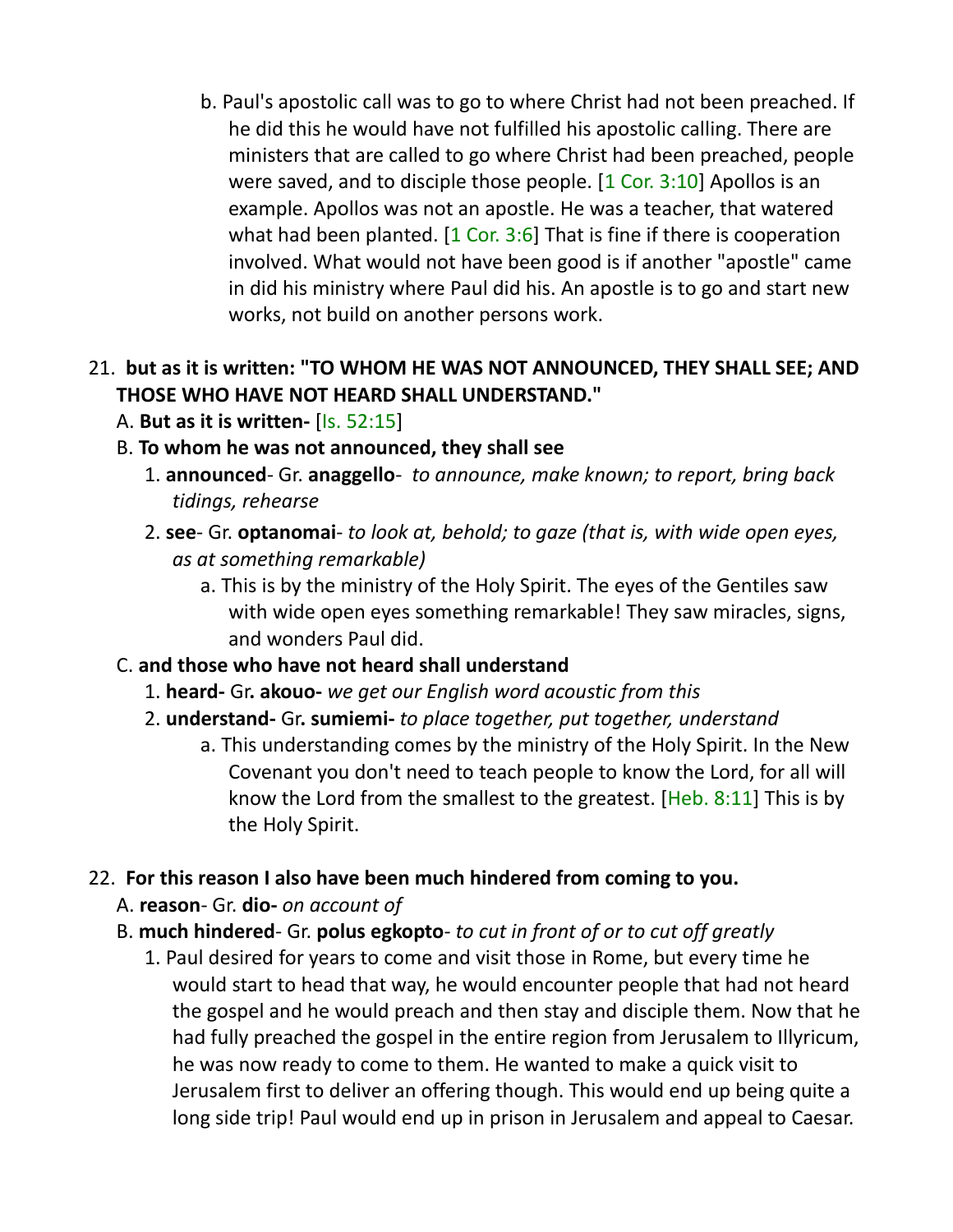After some time Paul made it to Rome, however, now as a prisoner of Rome.

- 23. **But now no longer having a place in these parts, and having a great desire these many years to come to you,**
	- A. **But now no longer having a place in these parts**
		- 1. **place** Gr. **topos-** *place, any portion or space marked off, as it were from surrounding space; metaphorically*

*opportunity, power, occasion for acting*

- 2. **parts-** Gr. **klima-** *an inclination, slope, declivity; a tract of land, a region*
- B. **and having a great desire these many years to come to you,**
	- 1. **great desire-** Gr. **epipothia-** *intense longing*
		- a. Paul had a intense longing to see the Gentiles in Rome, but he had an even stronger pull towards his own countrymen the Jews. This intense desire to minister to the Jews would side track Paul. It would cut in on him and hinder him from His God given task to minister to the Gentiles. After being arrested in Jerusalem, Paul would once again be on track and minister to the Gentile world.
	- 2. **years-** Gr. **etos**
- 24. **whenever I journey to Spain, I shall come to you. For I hope to see you on my journey, and to be helped on my way there by you, if first I may enjoy your** *company* **for a while.** 
	- A. **whenever I journey to Spain, I shall come to you.**
		- 1. **journey** Gr. **poreuomai** *to lead over, carry over, transfer to pursue the journey on which one has entered, to continue on one's journey*
		- 2. **Spain** church tradition says Paul did travel into Spain after his imprisonment in Rome.
	- B. **For I hope to see you on my journey, and be helped on my way there by you,**
		- 1. **hope** Gr. **elpizo**
		- 2. **see you** Gr. **theaomai**
		- 3. **journey-** Gr. **diaporeuomai-** *to cause to pass through a place; to journey through a place, go through*
		- 4. **helped on my way-** Gr. **propemo-** *to send forward, bring on the way, accompany or escort; to set one forward, fit him out with the requisites for a journey*
			- a. Paul expected the saints in Rome would provide provisions for his trip beyond them into Spain to preach the gospel.
	- C. **if first I may enjoy your company for a while.**
		- 1. **enjoy your company for awhile** Gr. **meros impiplemi apo umas meros** *in a*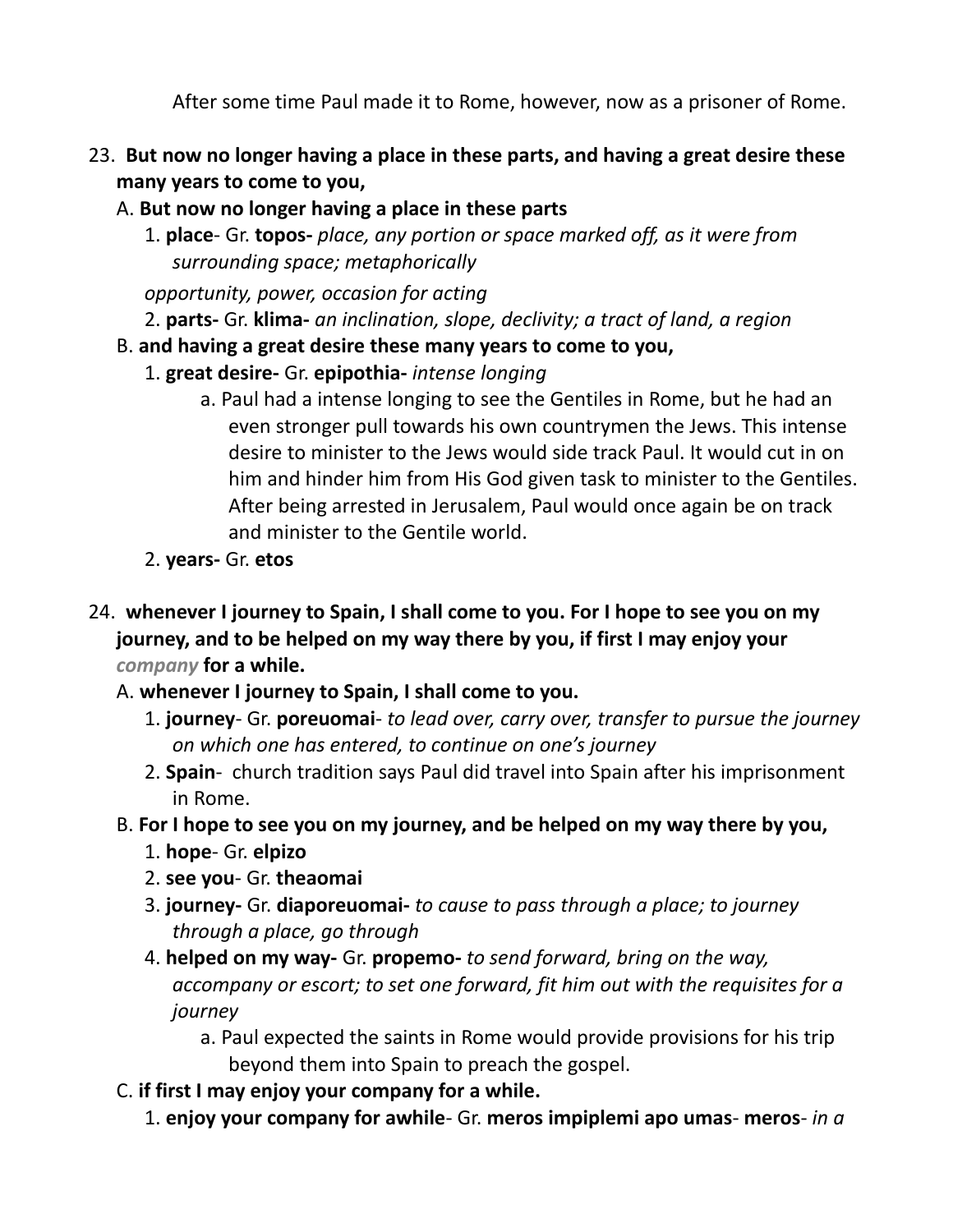#### *measure*; **empiplemi-** *to fill oneself to the full to the point of being satiated.*

a. This is a very interesting phrase! He says that he wanted in a measure to be filled with them to the full. What does this mean! This speaks of the tension in which we can expect fulfillment from human relationships but on the other hand realize that we can never fully be satisfied with mere human relationships. That full fullfillment only comes by our fellowship with God.

#### 25. **But now I am going to Jerusalem to minister to the saints.**

- A. **going** Gr. **poreuomai-** *to cause to pass through a place; to journey through a place, go through*
- B. **minister** Gr. **diakoneo** *to deacon, serve, minister*
	- 1. This was not Paul's calling. He was to minister to the Gentiles.
- C. **saints** Gr. **hagios** *holy ones*
	- 1. Jewish believers
- 26. **For it pleased those from Macedonia and Achaia to make a certain contribution for the poor among the saints who are in Jerusalem.**
	- A. **pleased** Gr. **eudokeo** *it seems good to one, is one's good pleasure; think it good, choose, determine, decide to do willingly; to be well pleased with, take pleasure in, to be favourably inclined towards one*
		- 1. It seems from reading 1 & 2 Corinthians that Paul initiated this offering and spurred it on to completion. Could it be he wanted a good reason to minister to the Jews in Jerusalem?
	- B. **Macedonia** *Where Paul established churches in Philippi and Thessalonica*
	- C. **Achaia** *Where Paul established the Corinthian church*
	- D. **certain contribution- tis koinonia-** *fellowship, association, community, communion, joint participation, intercourse; the share which one has in anything, participation a gift jointly contributed, a collection, a contribution, as exhibiting an embodiment and proof of fellowship.*
	- E. **poor- Gr. ptochos-** *destitute of wealth, influence, position, honour; helpless, powerless to accomplish an end; poor, needy*
- 27. **It pleased them indeed, and they are their debtors. For if the Gentiles have been partakers of their spiritual things, their duty is also to minister to them in material things.**
	- A. **It pleased them indeed, and they are their debtors.**
		- 1. **pleased-** Gr. **eudokeo**
		- 2. **debtors-** Gr. **ophleites**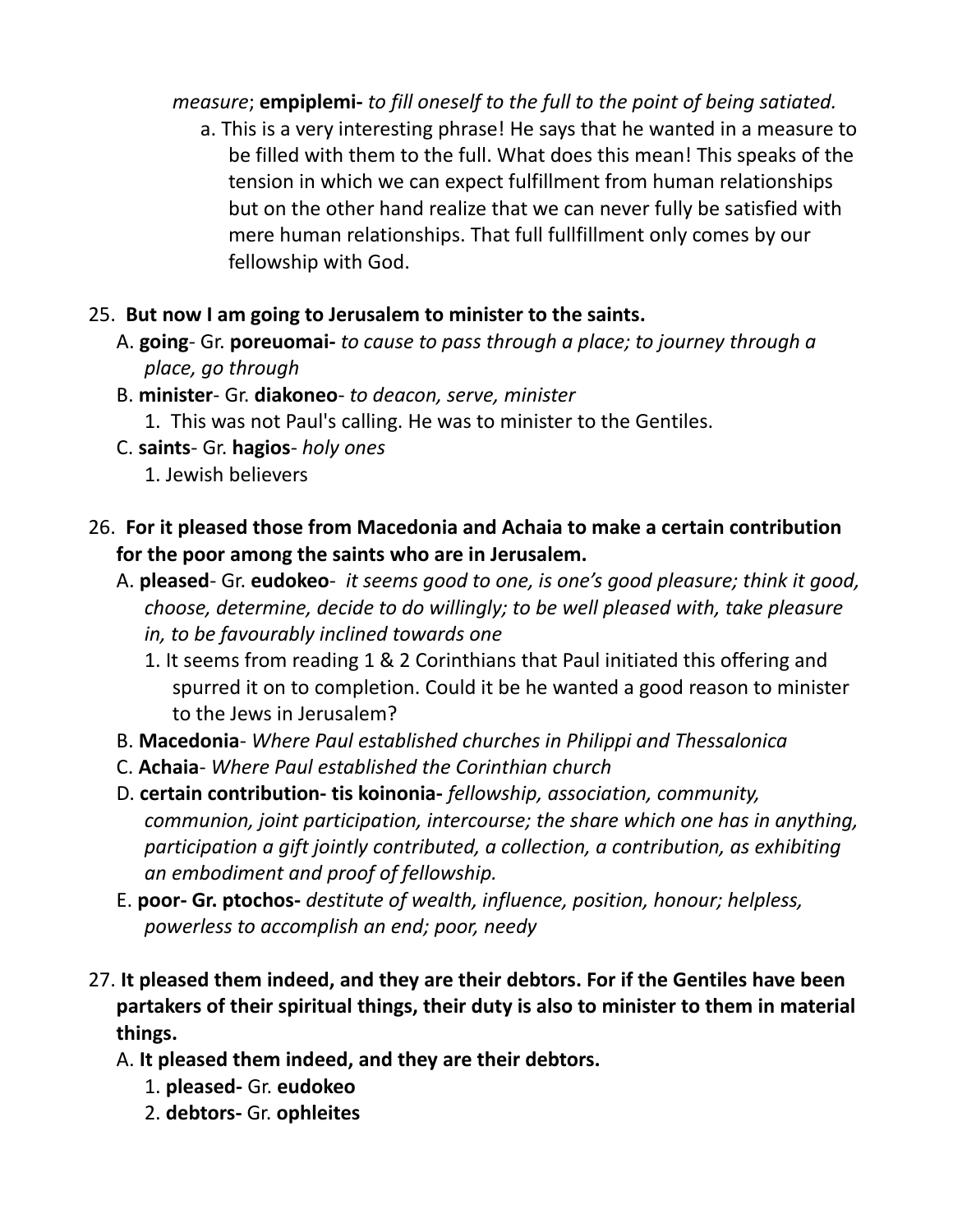### B. **For if the Gentiles have been partakers of their spiritual things**

- 1. **partakers-** Gr. **koinoneo**
- 2. **spiritual things-** Gr. **pneumatikos**
	- a. The new covenant which the Gentiles are invited into
	- b. Christ who is the Jewish Messiah is shared with the Gentiles
	- c. The foundation of the Word of God [OT] which was written through Jewish authors
	- d. All the early preachers of the gospel to the Gentiles were Jews.

# C. **their duty is also to minister to them in material things.**

- 1. **duty-** Gr. **opheilo**
- 2. **minister-** Gr. **leitourgeo**
	- a. This word means to perform priestly service in the temple. This term is used because the ministry spoken of here is to the Jews who would understand this word. Paul is equating the service of giving to His people on the same footing as sacrificial service in the temple.
- 3. **material things-** Gr. **Sarkikos-** *things pertaining to the flesh or natural needs.*
	- a. finances
	- b. food and clothing
- 28. **Therefore, when I have performed this and have sealed to them this fruit, I shall go by way of you to Spain.**
	- A. **have performed-** Gr. **epiteleo-** *to bring to an end, accomplish, perfect, execute, complete*
	- B. **sealed-** Gr. **sphragizo-** *to set a seal upon, mark with a seal, to seal for security; sealing order to prove, confirm, or attest a thing*
		- 1. Paul wanted to make sure the offering was securely delivered and accurately distributed.
	- C. **fruit-** Gr. **karpos**
		- 1. This offering was not merely money, but the fruit of the Gentiles labor, faith, and love. Often we give just money, not the fruit of our faith and love.

# 29. **But I know that when I come to you, I shall come in the fullness of the blessing of the gospel of Christ.**

# A. **But I know that when I come to you**

- 1. **know-** Gr. **eido** *to know by perception*
	- a. It is possible to perceive that an upcoming meeting will be fruitful or not.
- B. **I shall come in the fullness of the blessing of the gospel of Christ**
	- 1. **fullness** Gr. **pleroma**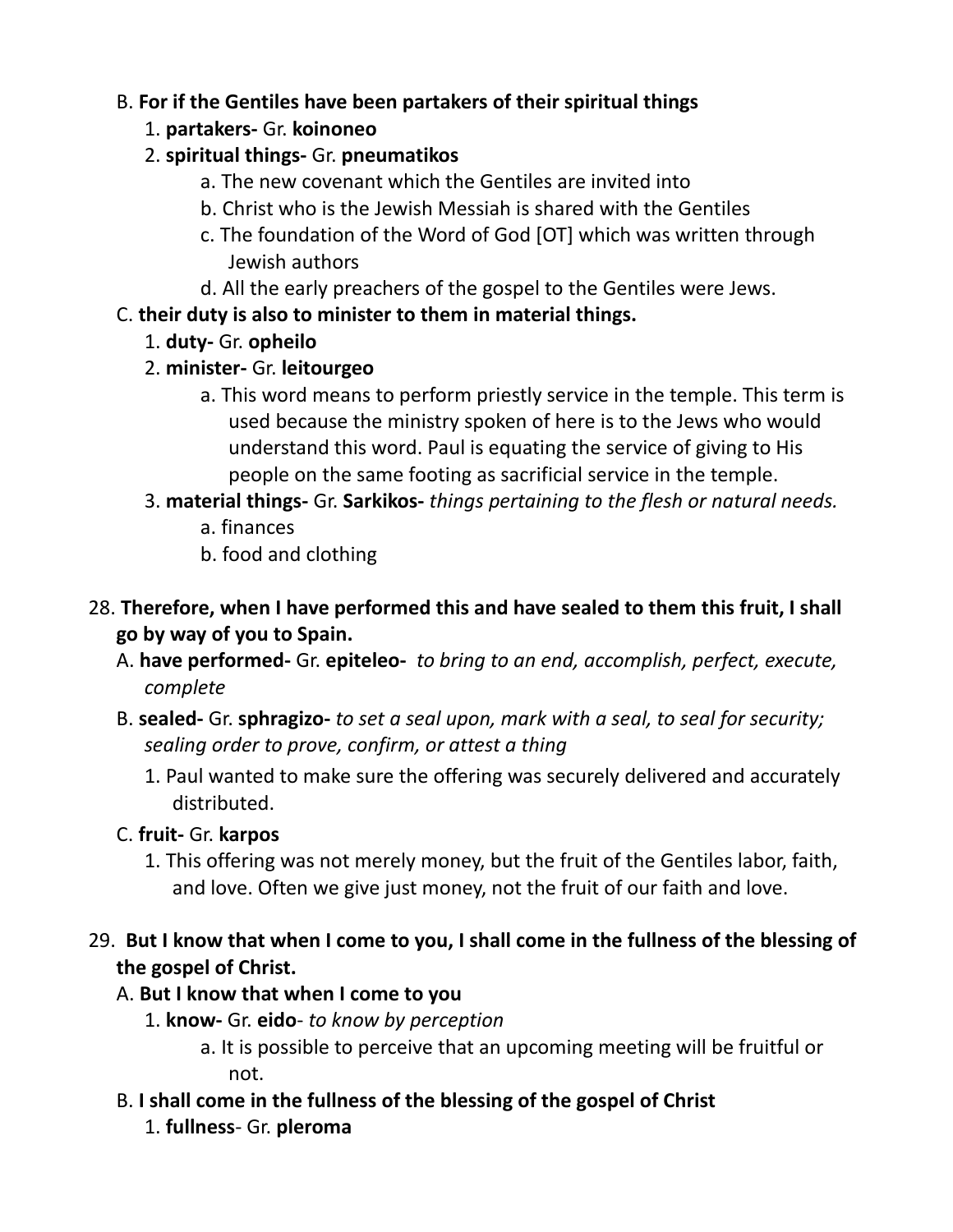### 2. **blessing**- Gr. **eulogia-** *to speak good words*

- a. The fullness of the blessing of the gospel is all the good promises of the New Covenant which include salvation, baptism in the Holy Spirit, all the gifts of the Spirit, deliverance, healing, and prosperity. This is called the full gospel
- 3. **gospel** Gr. **euagglion-** *the good news or message*
	- a. When you preach the law which takes away the free gifts of deliverance, healing, prosperity then you are not preaching the gospel, the good news. If you take away one or more of the promises of the gospel listed above you are not bringing the fullness of the blessing of the gospel of Christ.
- 30. **Now I beg you, brethren, through the Lord Jesus Christ, and through the love of the Spirit, that you strive together with me in prayers to God for me,**

## A. **Now I beg you, brethren**

- 1. **beg-** Gr. **parakaleo-** *to call to one's side, call for, summon; to address, speak to, (call to, call upon), which may be done in the way of exhortation, entreaty, comfort, instruction, etc.; to console, to encourage and strengthen by consolation, to comfort*
- 2. **brethren-** Gr. **adelphos** *sharing the same womb*

## B. **through the Lord Jesus Christ**

- 1. **through-** Gr. *through or by*
	- a. All that we do that has eternal impact and value must come through and by the Lord Jesus Christ.

## C. **and through the love of the Spirit**

- 1. **through-** Gr. *through or by*
- 2. **love of the Spirit**
	- a. The love of God has been shed abroad in our hearts by the Holy Spirit. [Rom. 5:5] We minister from this love in our heart.

# D. **that you strive together with me in prayers to God for me**

1. **strive together-** Gr. **sunagonizomai**- *The simple verb is used of contending in the games, and implies strenuous effort. Here earnest prayer.*

## 2. **prayers-** Gr. **proseuche**- *prayer addressed to God; that is, supplicate, worship. According to this verse:*

- a. Christians need to be exhorted, summoned, and instructed to pray.
- b. All prayer is done through and in Jesus name.
- c. All prayer should be offered on the basis and motivation of the love of God. Prayer is the language of love. We pray because we love God and love others.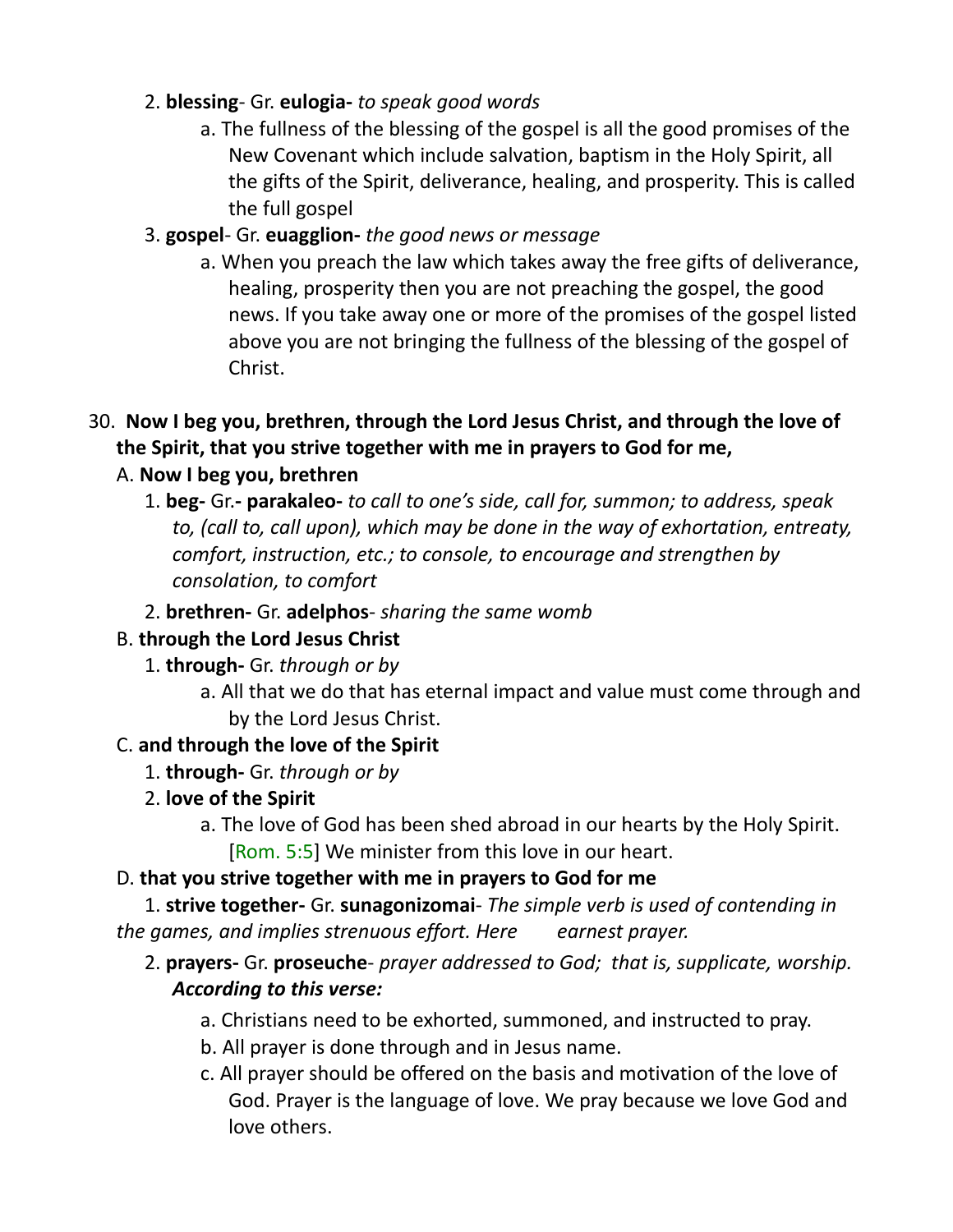- d. There is a warfare in prayer. We must war against our flesh, carnal mind, and demonic powers. Satan hates prayers because it makes much power available released upon the earth. [James 5:16]
- 31. **that I may be delivered from those in Judea who do not believe, and that my service for Jerusalem may be acceptable to the saints,**

### A. **that I may be delivered from those in Judea who do not believe**

- 1. **delivered** Gr. **rhuomai** *to draw to one's self, to rescue, to deliver*
- 2. **Judea-** The geographic region where Jerusalem is the capital
- 3. **do not believe** Gr. **apeitheo** *to be unpersuaded*
	- a. These are unbelievers. If Paul was merely going to hand over an offering to the saints with no intention of preaching and teaching in the area, this prayer request was not needed. Paul is using the occasion of this offering to minister to the Jews. Again, this was not Paul's ministry call. He was called to the Gentiles. He should be on his way to Rome to minister to the Gentiles, but instead he will become side tracked from his ministry to call to try to minister to the Jews because of the great burden he has on his heart for his own countrymen. [Rom 9:1-3]
	- b. Paul was barely delivered from those who did not believe in Judea.

## B. **and that my service for Jerusalem may be acceptable to the saints**

- 1. **service- diakonia- deaconing, ministering**
- 2. **for Jerusalem** Paul was not called to minister to Jerusalem. He was supposed to go out from Jerusalem and Judea and be preaching in the uttermost parts of the earth- Rome and Spain. [Acts 1:8]
- 3. **acceptable-** Gr. **euprosdectos-** *well received, approved, accepted, acceptable*
- 4. **saints-** Gr. **hagios-** *holy ones*

32. **that I may come to you with joy by the will of God, and may be refreshed together with you.**

- A. Paul did not come to the Romans by the will of God. It was not God's will that Paul go to Jerusalem. The Spirit of God clearly spoke in different ways and through different people not to go to Jerusalem, but Paul would not listen. [He was warned by the Spirit through the saints on the way to Jerusalem, Philip's daughters who prophesied, Agabus, and Mnason- not to go to Jerusalem]
- B.Paul did not get to be refreshed with the Roman saints because he was in prison in Rome. You don't get to rest much and be refreshed chained 24/7 to Roman guards.